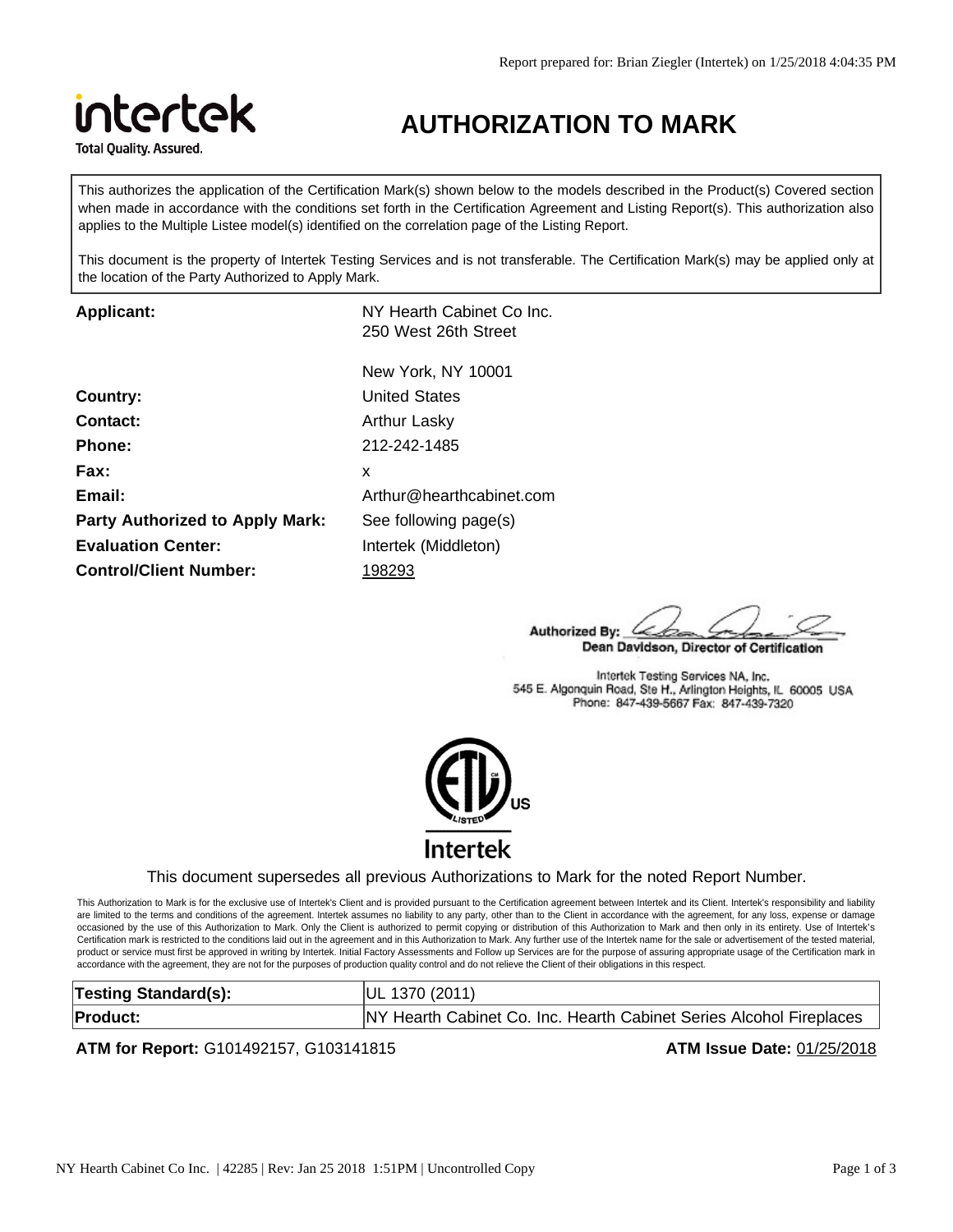# Listing Section(s): OUTLINE OF INVESTIGATION FOR UNVENTED ALCOHOL FUEL BURNING DECORATIVE APPLIANCES **CSI Code(s):** 10 30 00 Fireplaces and Stoves

#### **Description:**

Hearth Cabinet Ventless Fireplace Series are Unvented Alcohol Fuel Burning Decorative Appliances.

The units require a cartridge and decorative holder. The Natural Flame Fuel Cartridges are to be used. The units are eqiped with two Snuffer Plates; and comes with either Plain Metal (Steel, Stainless Steel, Brass, Bronze), RiverStones, Glass Chips, Glass Beads or Ceramic Stacking Logs.

Models: 102, 103,111, 121, 201, 202, 301, 302, 303, 304, 401, 402, 403, 2010, 2020, 3010, 3020, 3030, 3040, 3050, 3060, 3070, 4010, 4020, 4030